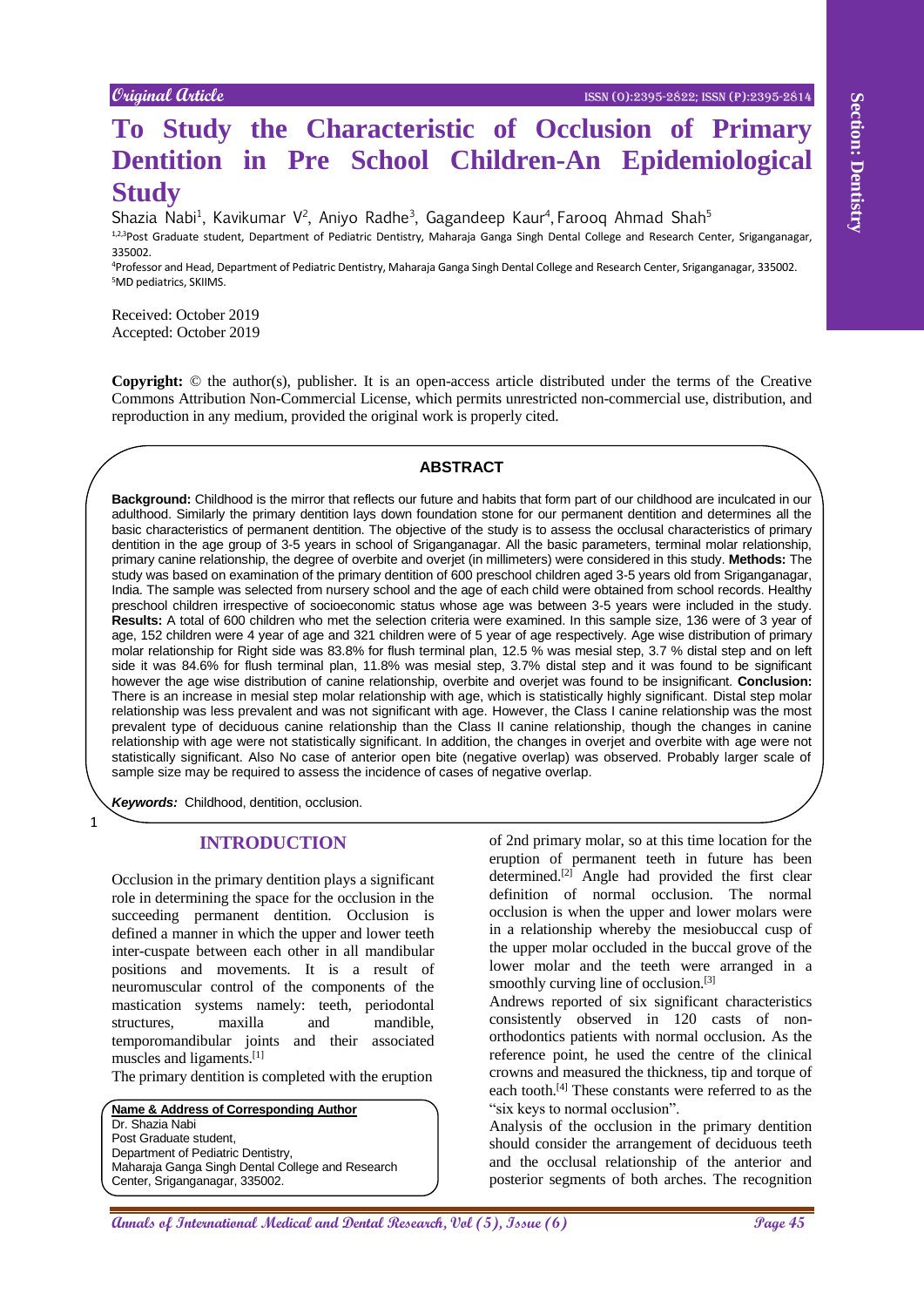of normal occlusion patterns in primary dentition as well as the identification of morphologic changes during permanent teeth eruption is essential for treatment planning in pediatric dentistry.[2]

It is agreed that in the deciduous dentition it is common to have spacing between the teeth and for the second molars to have a flush terminal plane relationship.[3,4] At the time of eruption of the first permanent molar, their initial occlusion is dependent on the terminal plane relationship of the deciduous second molars.<sup>[2]</sup>

There are limited numbers of studies pertaining to occlusion in preschool children and the contradictory findings concerning age changes in deciduous molar relation, a further investigation seemed appropriate.

Therefore, the present study made an attempt to obtain the baseline information regarding the occlusal characteristics in preschool children (3-5 years) and to assess the age changes in molar relations.

The objective of the study is to assess the occlusal characteristics of primary dentition in the age group of 3-5 years in school of Sriganganagar, Rajasthan with following parameters: terminal molar relationship, primary canine relationship, degree of overbite and degree of overjet (in millimeters).

# **MATERIALS & METHODS**

The present study was conducted by the Department of Pedodontics and Preventive dentistry, Maharaja Ganga Singh Dental College, Sriganganagar, Rajasthan. The study was based on examination of the primary dentition of 600 preschool children aged 3-5 years old from Sriganganagar, India. The sample was selected from nursery school and the age of each child were obtained from school records. Healthy preschool children irrespective of socioeconomic status whose age was between 3-5 years were included in the study.

## **Inclusion Criteria**

- a. Children with complete set of primary dentition.
- b. Age of children should be between 3 to 5 yrs.

# **Exclusion Criteria**

- a. Children with missing teeth due to any reason.
- b. Children with dental deformities like cleft lip and palate, ankylosis of mandible, gemination, fusion, hypodontia and hypoplasia.

The study protocol was reviewed by the Ethical Committee of Maharaja Ganga Singh Dental College and Research Centre and was granted ethical clearance Proper permission was obtained from the concerned educational authorities, Head of the schools and parents/guardians to examine the school children after explaining the purpose of the study clearly.

## **Study Setting and Study Design**

Children who fulfilled the inclusion criteria were examined. Maxillary and mandibular impressions were made by main examiner with alginate in the hall/room provided by the school authorities. These impressions were washed with water, models were poured with the dental stone immediately and study cast were prepared. An examination form was developed to record the findings. Occlusal assessment was carried out with the teeth in centric occlusion and in children who had a complete primary dentition without any erupted permanent teeth. The following arch characteristics were recorded;

- The terminal molar relationship of deciduous molars.
- The primary canine relationship.
- The degree of overbite.
- Degree of overjet (in millimeters).

## **Statistical Analysis**

The obtained data was subjected to the standard statistical analysis, in which arthimetic mean, standard deviation and chi square test was performed.

## **RESULTS**

A total of 600 children who met the selection criteria were examined. In this sample size, 136 were of 3 year of age, 152 children were 4 year of age and 321 children were of 5 year of age respectively.

of annals orbited painters is produced by the control of the section of the international Medical and the section of the section of the section of the section of the section of the section of the section of the section of [Table 1, Figure 1] shows the agewise percentage distribution of primary molar relation for the right side. In group of three year old children, number of children with flush terminal plane were 114 (83.8%), children with mesial step were 17 (12.5%) and 5 (3.7%) children were with distal step molar relationship. In the group of four year old children 112 (73.7%) had flush terminal plane, 33 (21.7%) mesial step and 7 (4.6%) had distal step molar relationship. In five year old group children 200 (64.1%) had flush terminal plane, 90 (28.8%) had mesial step and 22 (7.1%) had distal step molar relationship. The agewise changes in primary molar relationship on the right side were highly significant  $(p = 0.001)$ .

Similarly [Table 2, Figure 2] depicts the agewise percentage distribution of primary molar relation on left side. In three year old group children, 115 (84.6%) were present with flush terminal plane, 16 (11.8%) children with mesial step and 5 (3.7%) children with distal step molar relationship. In the age group of four year old, 116 (76.3%) children had flush terminal plane, 28 (18.4%) children had mesial step and 8 (5.3%) children had distal step molar relationship. In five years group, the flush terminal plane was present in 215 (68.9%) children, mesial step in 83 (26.6%), and distal step molar relationship in 14 (4.5%) children. The agewise changes in primary molar relation on the left side were statistically highly significant. (p=0.007).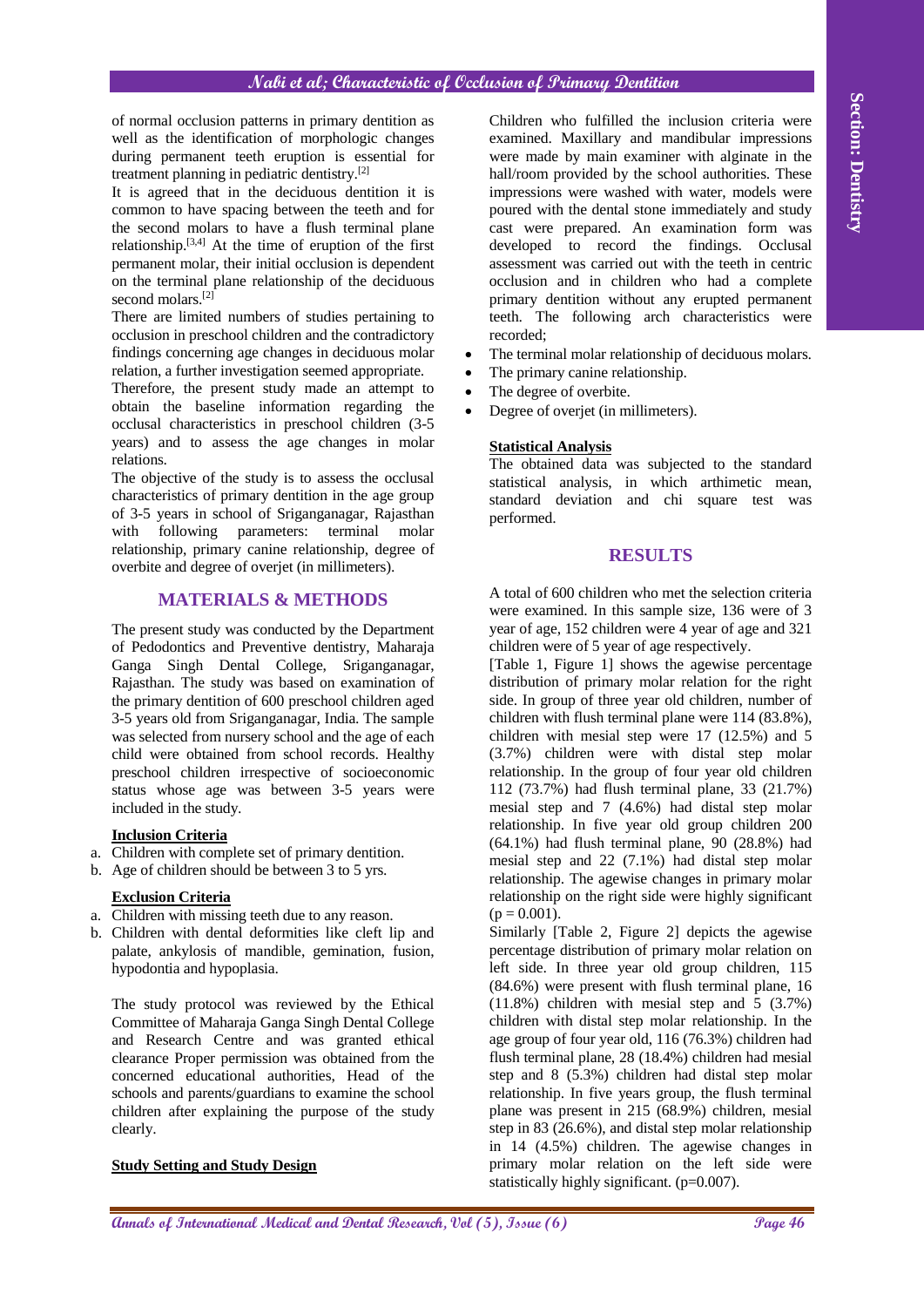| Table 1: Age wise distribution of primary molar relationship - right side |              |                            |                    |                    |        |  |  |
|---------------------------------------------------------------------------|--------------|----------------------------|--------------------|--------------------|--------|--|--|
| Age (years)                                                               |              | Primary molar relationship | <b>Total</b>       |                    |        |  |  |
|                                                                           |              | <b>Flush terminal</b>      | <b>Mesial step</b> | <b>Distal step</b> |        |  |  |
|                                                                           | Count        | 114                        |                    |                    | 136    |  |  |
|                                                                           | % within age | 83.8%                      | 12.5%              | 3.7%               | 100.0% |  |  |
|                                                                           | Count        | 112                        | 33                 |                    | 152    |  |  |
|                                                                           | % within age | 73.7%                      | 21.7%              | 4.6%               | 100.0% |  |  |
|                                                                           | Count        | 200                        | 90                 | 22                 | 312    |  |  |
|                                                                           | % within age | 64.1%                      | 28.8%              | 7.1%               | 100.0% |  |  |

|                         |       | percentage distribution of canine relationship on<br>right side. In three year age group Class I canine<br>relationship was present in 131 (96.3%) and Class II<br>in $5$ (3.7%) of participants. In four year age group,<br>145 (95.4%) were present with Class I and 7 (4.6%) |              |                                        |             | .294).             |                |                     |                    |                      |               | canine relationship was present in 290 (92.9%) and<br>Class II in $22$ (7.1%) on right side. On statistical<br>analysis the changes in agewise distribution of<br>canine relation on right side was not significant ( $p=$ |
|-------------------------|-------|---------------------------------------------------------------------------------------------------------------------------------------------------------------------------------------------------------------------------------------------------------------------------------|--------------|----------------------------------------|-------------|--------------------|----------------|---------------------|--------------------|----------------------|---------------|----------------------------------------------------------------------------------------------------------------------------------------------------------------------------------------------------------------------------|
| Age (years)             |       | Table 1: Age wise distribution of primary molar relationship - right side                                                                                                                                                                                                       |              | Primary molar relationship             |             |                    |                |                     |                    |                      |               | <b>Total</b>                                                                                                                                                                                                               |
|                         |       |                                                                                                                                                                                                                                                                                 |              | <b>Flush terminal</b>                  |             | <b>Mesial</b> step |                |                     |                    | <b>Distal step</b>   |               |                                                                                                                                                                                                                            |
|                         | Count |                                                                                                                                                                                                                                                                                 | 114          |                                        |             | 17                 |                |                     | 5                  |                      | 136           |                                                                                                                                                                                                                            |
|                         | Count | % within age                                                                                                                                                                                                                                                                    | 112          | 83.8%                                  |             | 12.5%<br>33        |                |                     | 3.7%<br>7          |                      | 152           | 100.0%                                                                                                                                                                                                                     |
|                         |       | % within age                                                                                                                                                                                                                                                                    |              | 73.7%                                  |             | 21.7%              |                |                     | 4.6%               |                      |               | 100.0%                                                                                                                                                                                                                     |
|                         | Count |                                                                                                                                                                                                                                                                                 | 200          |                                        |             | 90                 |                |                     | 22                 |                      | 312           |                                                                                                                                                                                                                            |
|                         |       | % within age                                                                                                                                                                                                                                                                    |              | 64.1%                                  |             | 28.8%              |                |                     | 7.1%               |                      |               | 100.0%                                                                                                                                                                                                                     |
|                         |       |                                                                                                                                                                                                                                                                                 |              |                                        |             |                    |                |                     |                    |                      |               |                                                                                                                                                                                                                            |
| Age                     |       | Table 2: Age wise distribution of primary molar relationship on left side.                                                                                                                                                                                                      |              | Primary molar relationship             |             |                    |                |                     |                    |                      |               | <b>Total</b>                                                                                                                                                                                                               |
| (years)                 |       |                                                                                                                                                                                                                                                                                 |              | <b>Flush terminal plane</b>            |             | <b>Mesial step</b> |                |                     | <b>Distal step</b> |                      |               |                                                                                                                                                                                                                            |
|                         | Count | % within age                                                                                                                                                                                                                                                                    | 115<br>84.6% |                                        |             | 16<br>11.8%        |                |                     | 5<br>3.7%          |                      |               | 136<br>100.0%                                                                                                                                                                                                              |
|                         | Count |                                                                                                                                                                                                                                                                                 | 116          |                                        |             | 28                 |                |                     | 8                  |                      |               | 152                                                                                                                                                                                                                        |
|                         |       | % within age                                                                                                                                                                                                                                                                    | 76.3%        |                                        |             | 18.4%              |                |                     | 5.3%               |                      |               | 100.0%                                                                                                                                                                                                                     |
|                         | Count |                                                                                                                                                                                                                                                                                 | 215          |                                        |             | 83                 |                |                     | 14                 |                      |               | 312                                                                                                                                                                                                                        |
|                         |       | % within age                                                                                                                                                                                                                                                                    | 68.9%        |                                        |             | 26.6%              |                |                     | 4.5%               |                      |               | 100.0%                                                                                                                                                                                                                     |
|                         |       | Table 3: Age wise distribution of primary canine relationship on right side                                                                                                                                                                                                     |              |                                        |             |                    |                |                     |                    |                      |               |                                                                                                                                                                                                                            |
| Age                     |       |                                                                                                                                                                                                                                                                                 |              | Primary canine relationship            |             |                    |                |                     |                    |                      | <b>Total</b>  |                                                                                                                                                                                                                            |
|                         |       | Count                                                                                                                                                                                                                                                                           |              | Class 1<br>131                         |             |                    |                | Class 2<br>5        |                    |                      | 136           |                                                                                                                                                                                                                            |
|                         |       | % within age                                                                                                                                                                                                                                                                    |              | 96.3%                                  |             |                    |                | 3.7%                |                    |                      | 100.0%        |                                                                                                                                                                                                                            |
| $\overline{4}$<br>Count |       |                                                                                                                                                                                                                                                                                 | 145          |                                        | 7<br>4.6%   |                    | 152            |                     |                    |                      |               |                                                                                                                                                                                                                            |
|                         |       | % within age<br>Count                                                                                                                                                                                                                                                           |              | 95.4%<br>290                           |             |                    | 22             |                     | 100.0%<br>312      |                      |               |                                                                                                                                                                                                                            |
|                         |       | % within age                                                                                                                                                                                                                                                                    |              | 92.9%                                  |             |                    |                | 7.1%                |                    |                      | 100.0%        |                                                                                                                                                                                                                            |
|                         |       |                                                                                                                                                                                                                                                                                 |              |                                        |             |                    |                |                     |                    |                      |               |                                                                                                                                                                                                                            |
|                         |       | Table 4: Age wise distribution of primary canine relationship on left side                                                                                                                                                                                                      |              |                                        |             |                    |                |                     |                    |                      |               |                                                                                                                                                                                                                            |
| Age                     |       |                                                                                                                                                                                                                                                                                 |              | Primary canine relationship<br>Class 1 |             |                    | Class 2        |                     |                    | <b>Total</b>         |               |                                                                                                                                                                                                                            |
|                         |       | Count                                                                                                                                                                                                                                                                           |              | 131                                    |             | 5                  |                |                     | 136                |                      |               |                                                                                                                                                                                                                            |
|                         |       | % within age                                                                                                                                                                                                                                                                    |              | 96.3%                                  |             |                    | 3.7%           |                     |                    |                      | 100.0%        |                                                                                                                                                                                                                            |
|                         |       | Count<br>% within age                                                                                                                                                                                                                                                           |              | 145<br>95.4%                           |             |                    |                |                     |                    |                      | 152<br>100.0% |                                                                                                                                                                                                                            |
|                         |       | Count                                                                                                                                                                                                                                                                           |              | 297                                    |             |                    | 4.6%<br>15     |                     |                    | $\overline{312}$     |               |                                                                                                                                                                                                                            |
|                         |       | % within age                                                                                                                                                                                                                                                                    |              | 95.2%                                  |             | 4.8%               |                |                     | 100.0%             |                      |               |                                                                                                                                                                                                                            |
|                         |       |                                                                                                                                                                                                                                                                                 |              |                                        |             |                    |                |                     |                    |                      |               |                                                                                                                                                                                                                            |
| Age                     |       | Table 5: Age wise degree of overbite                                                                                                                                                                                                                                            |              | Overbite                               |             |                    |                |                     |                    |                      |               | <b>Total</b>                                                                                                                                                                                                               |
|                         |       |                                                                                                                                                                                                                                                                                 |              | <b>Normal</b>                          | increased   |                    |                | <b>Edge</b> to edge |                    | Anterior overbite    |               |                                                                                                                                                                                                                            |
|                         | Count |                                                                                                                                                                                                                                                                                 | 70           |                                        | 66          |                    | $\Omega$       |                     |                    | $\Omega$             |               | 136                                                                                                                                                                                                                        |
|                         | Count | % within age                                                                                                                                                                                                                                                                    | 77           | 51.5%                                  | 48.5%<br>75 |                    | $\overline{0}$ | $.0\%$              |                    | 0%<br>$\overline{0}$ |               | 100.0%<br>152                                                                                                                                                                                                              |
|                         |       | % within age                                                                                                                                                                                                                                                                    |              | 50.7%                                  | 49.3%       |                    |                | $.0\%$              |                    | 0%                   |               | 100.0%                                                                                                                                                                                                                     |
|                         | Count |                                                                                                                                                                                                                                                                                 | 167          |                                        | 142         |                    |                | 3                   |                    | $\overline{0}$       |               | 312                                                                                                                                                                                                                        |
|                         |       | % within age                                                                                                                                                                                                                                                                    |              | 53.5%                                  | 45.5%       |                    |                | 1.0%                |                    | 0%                   |               | 100.0%                                                                                                                                                                                                                     |
| Age                     |       | Table 6: Age wise distribution of degree of overjet                                                                                                                                                                                                                             |              | Overjet                                |             |                    |                |                     |                    |                      | <b>Total</b>  |                                                                                                                                                                                                                            |
|                         |       |                                                                                                                                                                                                                                                                                 |              | <b>Decreased</b>                       |             | <b>Normal</b>      |                |                     | <b>Increased</b>   |                      |               |                                                                                                                                                                                                                            |
|                         |       | Count                                                                                                                                                                                                                                                                           |              | 14                                     |             | 108                |                |                     | 14                 |                      | 136           |                                                                                                                                                                                                                            |
|                         |       | % within age                                                                                                                                                                                                                                                                    |              | 10.3%                                  |             | 79.4%<br>122       |                |                     | 10.3%              |                      |               | 100.0%                                                                                                                                                                                                                     |
|                         |       | Count<br>% within age                                                                                                                                                                                                                                                           |              | 19<br>12.5%                            |             | 80.3%              |                |                     | 11<br>7.2%         |                      | 152           | 100.0%                                                                                                                                                                                                                     |
|                         |       | Count                                                                                                                                                                                                                                                                           |              | 40                                     |             | 239                |                |                     | 33                 |                      | 312           |                                                                                                                                                                                                                            |
|                         |       | % within age                                                                                                                                                                                                                                                                    |              | 12.8%                                  |             | 76.6%              |                |                     | 10.6%              |                      |               | 100.0%                                                                                                                                                                                                                     |

| Table 3: Age wise distribution of primary canine relationship on right side |              |                             |               |        |  |  |  |
|-----------------------------------------------------------------------------|--------------|-----------------------------|---------------|--------|--|--|--|
| Age                                                                         |              | Primary canine relationship | <b>Total</b>  |        |  |  |  |
|                                                                             |              | Class 1                     | Class 2       |        |  |  |  |
|                                                                             | Count        | 131                         |               | 136    |  |  |  |
|                                                                             | % within age | 96.3%                       | 3.7%          | 100.0% |  |  |  |
|                                                                             | Count        | 145                         |               | 152    |  |  |  |
|                                                                             | % within age | 95.4%                       | 4.6%          | 100.0% |  |  |  |
|                                                                             | Count        | 290                         | $\mathcal{D}$ | 312    |  |  |  |
|                                                                             | % within age | 92.9%                       | 7.1%          | 100.0% |  |  |  |

| Table 4: Age wise distribution of primary canine relationship on left side |              |                             |         |              |  |  |  |
|----------------------------------------------------------------------------|--------------|-----------------------------|---------|--------------|--|--|--|
| Age                                                                        |              | Primary canine relationship |         | <b>Total</b> |  |  |  |
|                                                                            |              | <b>Class 1</b>              | Class 2 |              |  |  |  |
|                                                                            | Count        | 131                         |         | 136          |  |  |  |
|                                                                            | % within age | 96.3%                       | 3.7%    | 100.0%       |  |  |  |
|                                                                            | Count        | 145                         |         | 152          |  |  |  |
|                                                                            | % within age | 95.4%                       | 4.6%    | 100.0%       |  |  |  |
|                                                                            | Count        | 297                         | 15      | 312          |  |  |  |
|                                                                            | % within age | 95.2%                       | 4.8%    | 100.0%       |  |  |  |

| Table 5: Age wise degree of overbite |              |                |           |              |                          |        |  |  |
|--------------------------------------|--------------|----------------|-----------|--------------|--------------------------|--------|--|--|
| Age                                  |              | Overbite       |           | <b>Total</b> |                          |        |  |  |
|                                      |              | <b>Normal</b>  | increased | Edge to edge | <b>Anterior</b> overbite |        |  |  |
|                                      | Count        | 70             | 66        |              |                          | 136    |  |  |
|                                      | % within age | 51.5%          | 48.5%     | .0%          | 0%                       | 100.0% |  |  |
|                                      | Count        | $\overline{a}$ | 75        |              |                          | 152    |  |  |
|                                      | % within age | 50.7%          | 49.3%     | .0%          | 0%                       | 100.0% |  |  |
|                                      | Count        | 167            | 142       |              |                          | 312    |  |  |
|                                      | % within age | 53.5%          | 45.5%     | 1.0%         | 0%                       | 100.0% |  |  |

| Table 6: Age wise distribution of degree of overjet |              |                  |               |                  |        |  |  |  |
|-----------------------------------------------------|--------------|------------------|---------------|------------------|--------|--|--|--|
| Age                                                 |              | Overjet          | <b>Total</b>  |                  |        |  |  |  |
|                                                     |              | <b>Decreased</b> | <b>Normal</b> | <b>Increased</b> |        |  |  |  |
|                                                     | Count        | 14               | 108           | 14               | 136    |  |  |  |
|                                                     | % within age | 10.3%            | 79.4%         | 10.3%            | 100.0% |  |  |  |
|                                                     | Count        | 19               | 122           |                  | 152    |  |  |  |
|                                                     | % within age | 12.5%            | 80.3%         | 7.2%             | 100.0% |  |  |  |
|                                                     | Count        | 40               | 239           | 33               | 312    |  |  |  |
|                                                     | % within age | 12.8%            | 76.6%         | 10.6%            | 100.0% |  |  |  |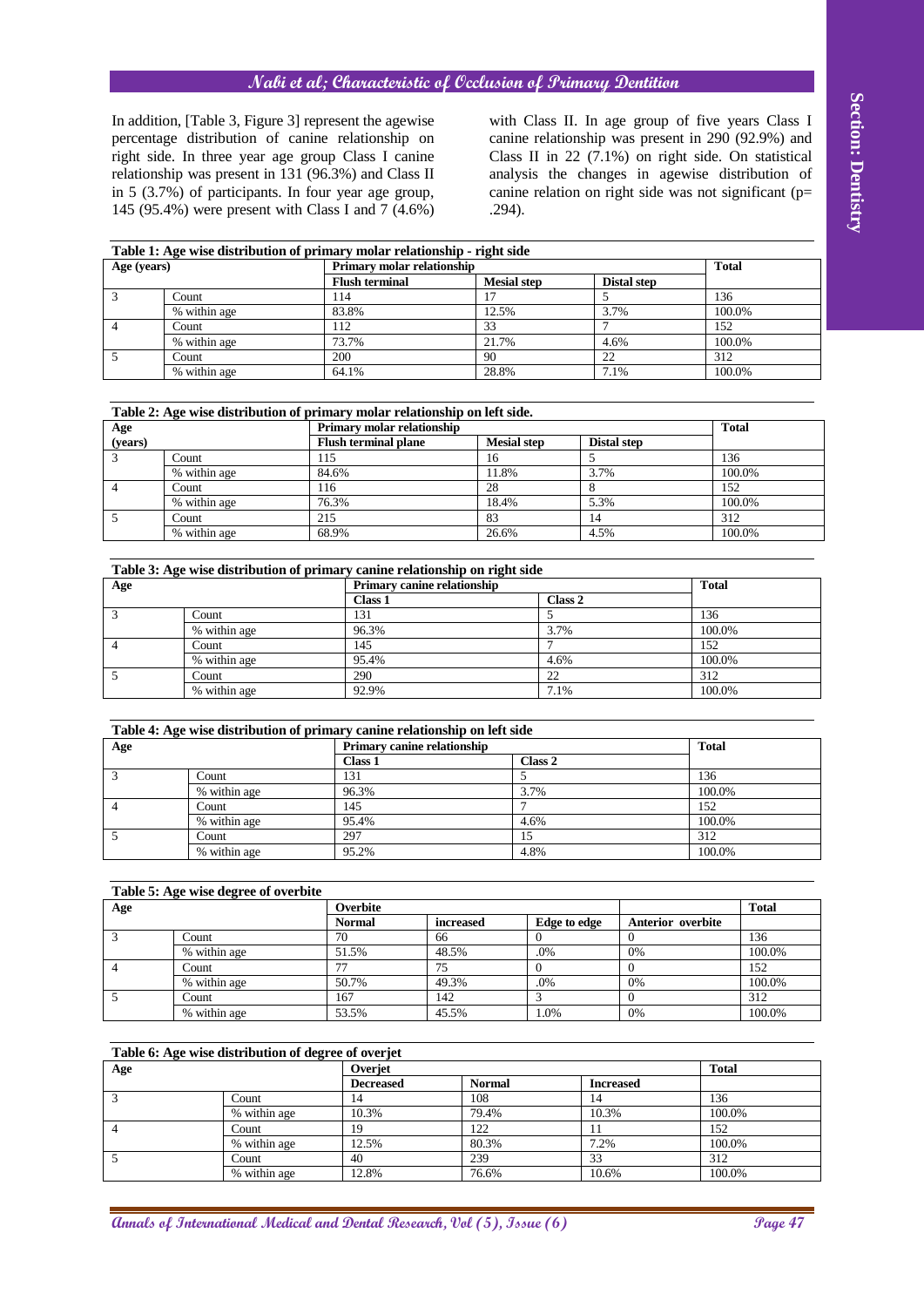

**Figure 1: Primary molar relation- right**



**Figure 2: primary molar relation-left**



**Figure 3: primary canine relation-right**





**Figure 5: age wise distribution of overbite**

**Figure 6: age wise distribution of overjet**

Also [Table 4, Figure 4] depicts the agewise percentage distribution of Canine relation on left side of the selected sample size. In 3 year old children Class I canine relationship was present in 131 (96.3%) children and Class II canine relation was present only in 5 (3.7%) of the total sample size. In four-year old children Class I canine relation was present in 145 (95.4%) and Class II in 7 (4.6%) of the total sample. In five year age group 297 (95.2%) children were present with Class I canine relation and only 15 (4.8%) children were having Class II relationship. The changes in canine relationship with age was not significant. (p= .866).

**Annals of International Medical and Dental Annals of International Medical Annals of International Medical Annals of International Medical Annals of International Medical Annals of International Medical Annals of Interna** Also [Table 5, Figure 5] depicts the agewise percentage distribution of overbite. In three year age group 70 (51.5%) had normal overbite, 66 (48.5%) had increased overbite and no case of edge to edge and anterior open bite was observed. In 4 year old children 77 (50.7%) had normal overbite, 75 (49.3%) had increased overbite and no cases of edge to edge bite and anterior open bite was observed. In 5 year old children normal overbite was present in 167 (53.5%), 142 (45.5%) had increased overbite, only 3 (1.0%) had edge to edge relation and no children was having anterior openbite. The age wise changes in degree of overbite were not statistically significant. (p= .502).

And [Table 6, Figure 6] shows the agewise distribution of overjet. In group of three year old children 14 (10.3%) were having decreased overjet, 108 (79.4%) were normal overjet and 14 (10.3%) were present with increased overjet. In group of four year old children 19 (12.5%) were having decreased overjet, 122 (80.3%) were normal and 11(7.2%) were having increased overjet. In five year old age group, 40 (12.8%) were having decreased overjet, 239 (76.6%) were normal and 33 (10.6%) children were present with increased overjet. The values of agewise changes in overjet was not statistically significant ( $p = .740$ ).

Also No case of anterior open bite (negative overlap) was observed. Probably larger scale of sample size may be required to assess the incidence of cases of negative overlap.

#### **DISCUSSION**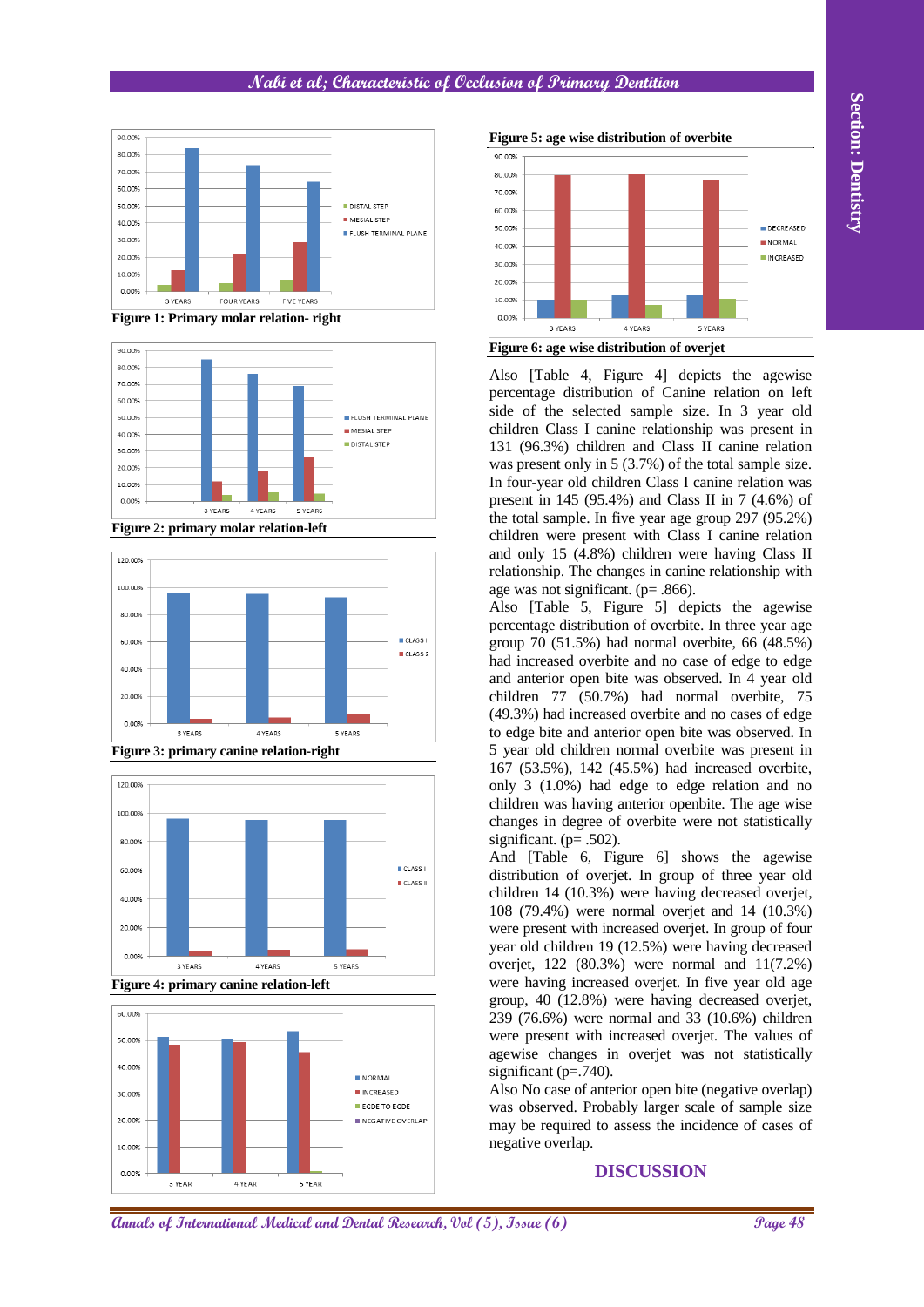Childhood is the mirror that reflects the propensity of adulthood. An ideal primary dentition likewise is an indicator of potentially perfect permanent dentition, function of the primary dentition includes maintenance of the occlusion and space for the permanent dentition in addition to mastication.[5]

Early recognition of conditions predisposing young children to malocclusions is in the hands of primary care providers who for practical purposes are general practitioners and the pediatric dentist. It is important that conditions that predispose one to develop a malocclusion of the permanent dentition, be detected early in the primary dentition.<sup>[6]</sup>

Many studies have been done in different parts of the world in order to determine variations in occlusion. The understanding of anterior and posterior changes that occur in occlusion between primary and permanent dentition is crucial for the clinician involved in planning early interceptive treatment.[7-10] The lack of such statistical data of the Indian population in Sri Ganganagar prompted us to undertake this study.

#### **Terminal molar relationship**

One aspect of the development of dental occlusion which has given rise to different opinions is the early changes in relationship between the upper and lower second deciduous molars. Variations in this changes has been attributed either to differences of the tooth size or to varying amounts of mesial migration of upper and lower teeth.<sup>[11,12]</sup>

In our study, 426 (71.0%) had shown flush terminal plane on right side and 446 (74.3%) on left side while as mesial step was observed in 140 (23.3%) on right side and 127 (21.2%) on left side and similarly Distal step was present in 34 (5.7%) on right side and 27 (4.5%) on left side.

This is comparable to studies done by Alexander et al,<sup>[7]</sup> Otuyemi et al,<sup>[13]</sup> Sapna Hegde et al,<sup>[14]</sup> and Sriram et al.<sup>[15]</sup> While former study was done on Indian population, the latter was done on Nigerian population with same age group. Findings observed in our study, though based on cross sectional investigations, showed an increase in the mesial step molar relationship with advancing age. It was observed that agewise percentage distribution of terminal molar relation on the right side were 83.8% flush terminal plane, 12.5% mesial step and 3.7% distal step in three year age group. In four year age group 73.7% had flush terminal plane, 21.7% mesial step and 4.6% had distal step while in five year age group 64.1% had flush terminal plane, 28.8% had mesial step and 7.1% had distal step [Table 1, Figure 1]. The agewise changes in terminal molar relationship on the right side are statistically very highly significant ( $p = 0.001$ ).

This is supported by the findings of other studies like Nanda et al,<sup>[16]</sup> in their findings they indicated that there was a significant decrease in the Class I relationships and Ravn et al, $[17]$  which indicates an

increase in the number of normal relationships and a reduction in the number with straight terminal occlusion. These changes may be attributed to the forward growth of the mandible.

The agewise percentage distribution of terminal molar relation of three years on the left side were 84.6% flush terminal plane, 11.8% mesial step and 3.7% distal step. In the age group of four years 76.3% had flush terminal plane, 18.4% mesial step and 5.3% had distal step. In the age of five years group the flush terminal plane is 68.9%, mesial step in 26.6%, and distal step in 4.5% (Table 2, figure 2). The agewise changes in terminal molar relation on the left side are statistically very highly significant.  $(p=0.007)$ .

## **Primary canine Relationship**

**Analysis is the extent of the proposition** in the section in the section in the section in the section in the section in the section is the section of the section in the section in the section in the section in the secti In our study, the percentage distribution of canine relation in Class I canine relation is 94.3% and in Class II is 5.7% in right side [Table 3] while on the left side the percentage distribution of canine relation in Class I is 95.5% and in Class II is 4.5% [Table 4]. The reports coincide with those reported by other studies as done by Laila baidas in which they concluded that canine relationship was Class I in 90.1% of the sample,  $^{[18]}$  followed by Class II canine relationship  $(2.5\%)$  as well as Sham Bhat et al,<sup>[19]</sup> in which percentage distribution of canine relation was class I in 88.9%, class II in 7.2%. However the prevalence of canine class II relationship in this sample is much lower than 45% in English children and 31.6% reported by Ravn JJ,<sup>[17]</sup> in Danish children. The difference could be due to the small sample size in the former study and the inclusion of children with extracted teeth in latter study. In addition both the studies included only children from young age group (3 years).

The agewise percentage distribution of canine relation on right side was Class I canine relation in 96.3% and Class II 3.7% in three years age group. In four years age group the percentage distribution of canine relation was Class I 95.4% and Class II 4.6% while in age group of five years Class I canine relation 92.9% and Class II 7.1% in right side. [Table 3, Figure 3] The change in agewise distribution of canine relation on right side was not significant statistically. (p= .294)

Similarly, the agewise percentage distribution of Canine relation on left side were Class I canine relation 96.3% and Class II canine relation 3.7% of sample. In four-year age group Class I canine relation in 95.4% and Class II in 4.6% of sample. In five year age group the percentage distribution of Class I canine relationship is 95.2% and Class II in 4.8% [Table 4, Figure 4] the change in canine relationship agewise was not significant. (p= .866).

The prevalence of class II canine relationship is generally low in the present study. However the class II canine relationship seems to increase in incidence with age though statistically not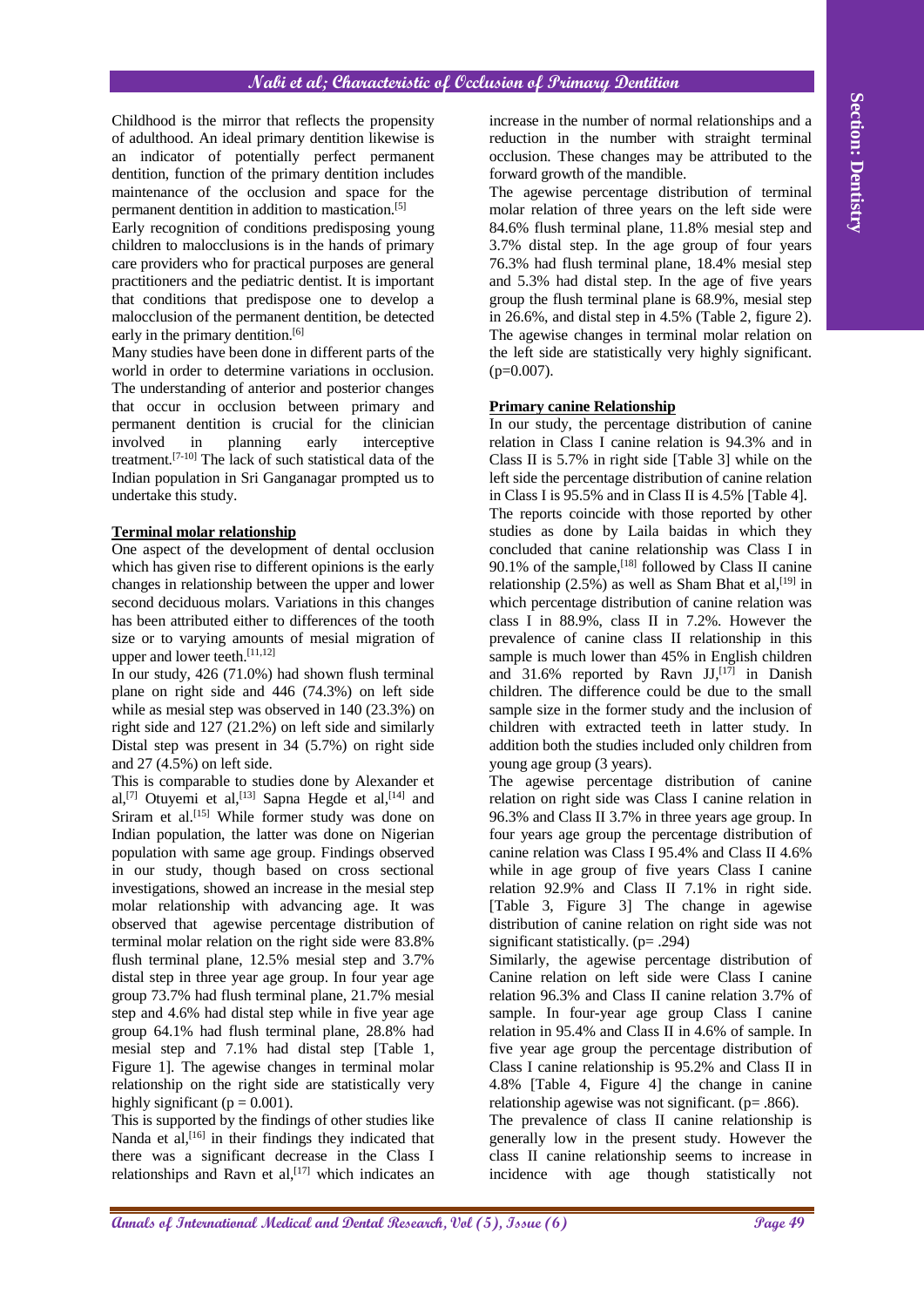significant. It has been suggested that the prevalence of class II canine relationship seem to decrease with advancing age due to termination of some environmental factors such as sucking habits in the older age group, $[4]$  though not observed in the present study.

Overbite and Overjet Many investigators have measured overjet and overbite but different methods and criteria were used like a depth gauge calibrated in millimetres was used to measure the overjet and a new overbite gauge was designed and used directly (intra-orally) in the English survey and A thicker plate forming its vertical portion is calibrated in millimetres for recording the overbite (Kinaan, 1977).[20]

In our study the degree of overbite was statistically analysed and it was observed that 52.3% had normal overbite that is maxillary incisors were covering mandibular incisors less than 50%, 47.2% had increased overbite that is maxillary incisors covering mandibular incisors more than 50%, 0.5% had edge to edge bite and no one had open bite [Table 5].

The prevalence of normal overbite was found in about 52.3% of population comparable with several studies as done by O. D. Otuvemi et al.  $[13]$  in which most of the children (68.6%) had 'ideal' overbite as well as study done by Farsi et al.<sup>[21]</sup> The agewise percentage distribution of overbite in three years of age group was 51.5% normal, 48.5% increased and no case of edge to edge and anterior openbite was seen. However In the age group of 4 years 50.7% normal, 49.3% had increased no cases of edge to edge bite and anterior openbite was seen. While, in age group of 5 years normal overbite was seen in 53.5%, 49.3% had increased 1.0% had edge to edge bite and no case had openbite. [Table 5, Figure 5]

Thus, the agewise changes in degree of overbite were not statistically significant. ( $p= .502$ ). This is not in conformity with the study done by Otuyemi et al. [13] The overjet was measured in millimeters using a millimeter scale. It was observed that 12.2% was having decreased overjet which is less than 1mm, 78.2% was having normal overjet that is between 1 to 2mm and 9.7 % was seen to have increased overjet that is more than 2mm [Table 6, Figure 6]. The prevalence of overjet above 2mm was 9.7%, which was comparable to Nanda et al,<sup>[16]</sup> however it was much lower than the studies done by Foster TD and Infante PF. [22,23] Nanda et al, [16] has shown that there was a significant reduction in overbite and overjet as children become older. The agewise changes observed in this study however were not significant.

#### **CONCLUSION**

Since the aim of this study was to examine occlusion characteristics and to assess the differences in occlusion pattern with age. 600 children from the age group of 3 to 5 year old were selected in schools

Annihing higher the box account of the threshot is a section of the three of International Medical Annals is a section of the three of Dental Annal Medical and the section of the three of Dental Annal Medical and the sect of Sriganganagar, Rajasthan. This study confirms the finding reported earlier that flush terminal molar relationship is the most prevalent terminal molar relationship in deciduous dentition. There is an increase in mesial step molar relationship with age, which is statistically highly significant. Distal step molar relationship was less prevalent and was not significant with age. However, the Class I canine relationship was the most prevalent type of deciduous canine relationship than the Class II canine relationship, though the changes in canine relationship with age were not statistically significant. In addition, the changes in overjet and overbite with age were not statistically significant. Also No case of anterior open bite (negative overlap) was observed. Probably larger scale of sample size may be required to assess the incidence of cases of negative overlap.

#### **REFERENCES**

- 1. Ash MM and Ramfjord SP (1982). Occlusion, 3rd edn.Philadelphia: W.B. Saunders Co.
- 2. Angle EH (1899). Classification of malocclusion. Dental Cosmos, 4: 248-264.
- 3. Andrews LF (1972). The six keys to normal occlusion.Am J Orthod Dentofacial Orthop, 62(3): 296-309.
- 4. Farsi NM, Salama FS. Characteristics of primary dentition occlusion in a group of Saudi children. Intr Jr. Ped. Dent 1996; 6(4): 253-259.
- 5. Sriram CH, Priya VK, Sivakumar N, Reddy KR, Babu PJ, Reddy P. Occlusion of primary dentition in preschool children of Chennai and Hyderabad: A comparative study. Contemp Clin Dent 2012; 3(1):31-7.
- 6. Malandris M, Mahoney EK. Aetiology, diagnosis and treatment of posterior crossbites in the primary dentition. Int J Pediatr Dent 2004:14 (3); 155-166.
- 7. Alexander S, Prabhu NT. Profiles, occlusal plane relationships and spacing of teeth in the dentitions of 3 to 4 year old children. J Clin Pediatr Dent. 1998; 22(4): 329-34.
- 8. Bishara SE, Hoppens BJ, Jakobsen JR, Kohout FJ Changes in the molar relationship between the deciduous and permanent dentitions: a longitudinal study. Am J Orthod Dentofacial Orthop. 1988; 93(1): 19-28.
- 9. Foster TD, Grundy MC. Occlusal changes from primary to permanent dentitions. Br J Orthod. 1986; 13(4): 187-93.
- 10. Arya BS, Savara BS, Thomas DR. Prediction of first molar occlusion 1973, Am J. Orthod; 63(6): 610-621.
- 11. Moyers RE. Handbook of orthodontics 3rd ed. Chicago Yearbook Medical Publishers, 1972.
- 12. Foster TD, Grundy MC. Occlusal changes from primary to permanent dentitions. Br J Orthod. 1986; 13(4): 187-93.
- 13. Otuyemi OD, Sote EO, Isiekwe MC, Jones SP. Occlusal relationships and spacing or crowding of teeth in the dentitions of 3-4-year-old Nigerian children. Int J Paediatr Dent. 1997; 7(3): 155-60.
- 14. Sapna Hegde, Sunil Panwar, Dinesh Rao Bolar, Mitesh Bharat Sanghavi.characteristics of occlusion in primary dentition of preschool children of Udaipur, India.Eur J Dent.2012;6(1):51- 5.
- 15. Sriram CH, Priya VK, Sivakumar N, Reddy KR, Babu PJ, Reddy P. Occlusion of primary dentition in preschool children of Chennai and Hyderabad: A comparative study. Contemp Clin Dent 2012; 3(1):31-7.
- 16. Nanda RS, Khan I, Anand R. Age changes in the occlusal pattern of deciduous dentition. J Dent Res 1973;52:221-4.